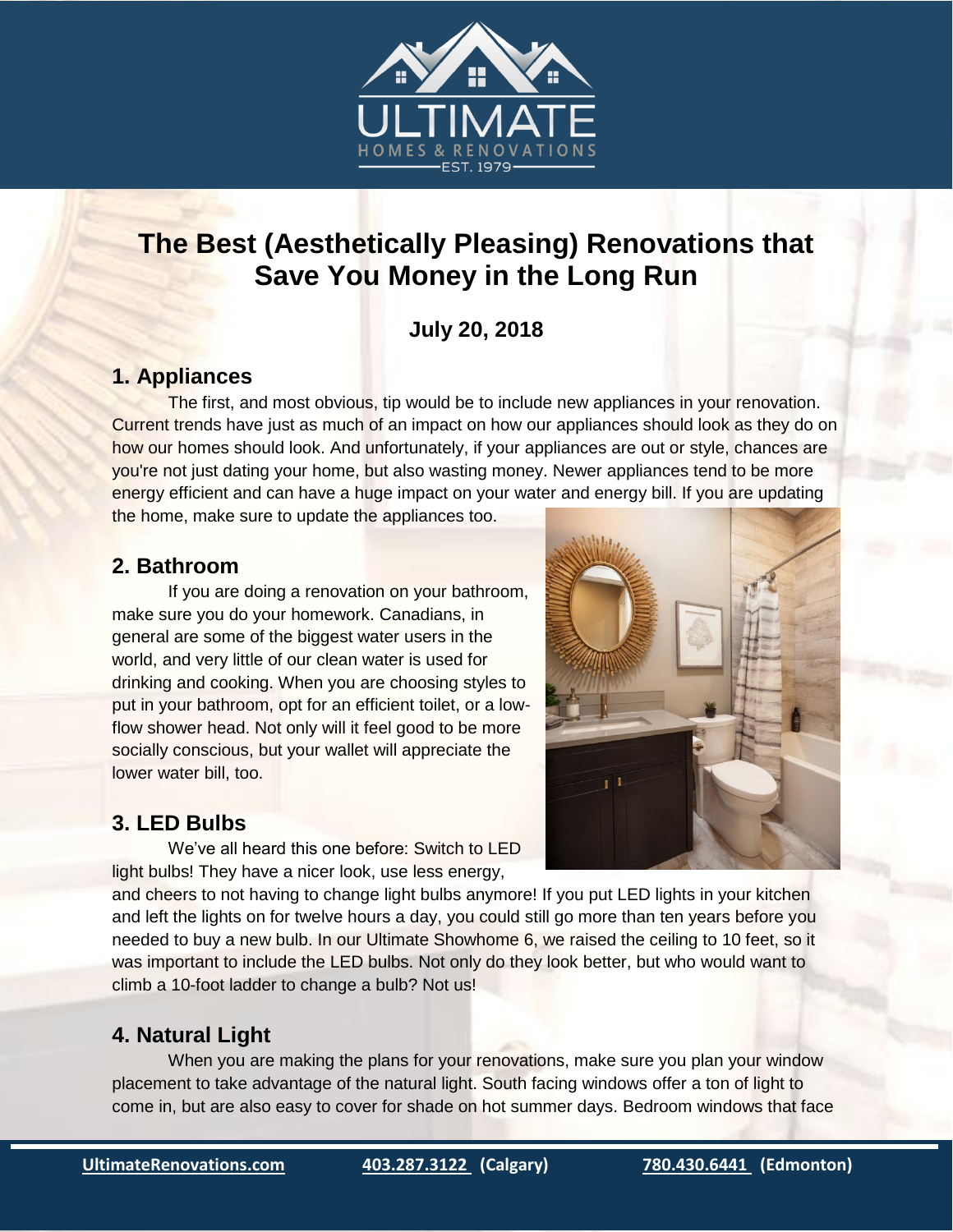

east let the sun greet you in the morning, but are the first to get dark when you are ready to turn in for the night. An easy way to get the most of your natural light is to paint your walls a light colour. Light colours will bounce light instead of absorb it, and the whole room will seem that much brighter.

Another way to take advantage of natural light is to install solar tubes. Solar tubes bring sunlight from the roof into your home through a reflective tunnel. In the Ultimate Showhome 6, we have eight solar tubes, including one all the way in the basement. They light up like bright LED lights on a clear, sunny day, and work so well, sometimes we don't even have to turn the lights on. Furthermore, they offer a unique light in that it matches the season or weather. Bright white in the winter, soft on rainy days, crisp and clear in the middle of summer. On a full moon night, you can almost read under them without a lamp.



#### **5. Fireplace**

This idea might be obvious, but get a working fireplace. Fireplaces are beautiful and add so much character to the room they are in. These days, they aren't just for the living room, either. Fireplaces look great in the basement, master bedroom, and even in your outdoor living space. Come wintertime, don't make your furnace do all the hard work. A fireplace creates a very warm, very inviting home.

#### **6. Security**

Lastly, consider home security. This isn't something people always think of as being money saving (or aesthetically pleasing), but a break-in may not only be costly, but incredibly stressful. When you get new windows, make sure they are strong and lockable. Your new front

e<br>L